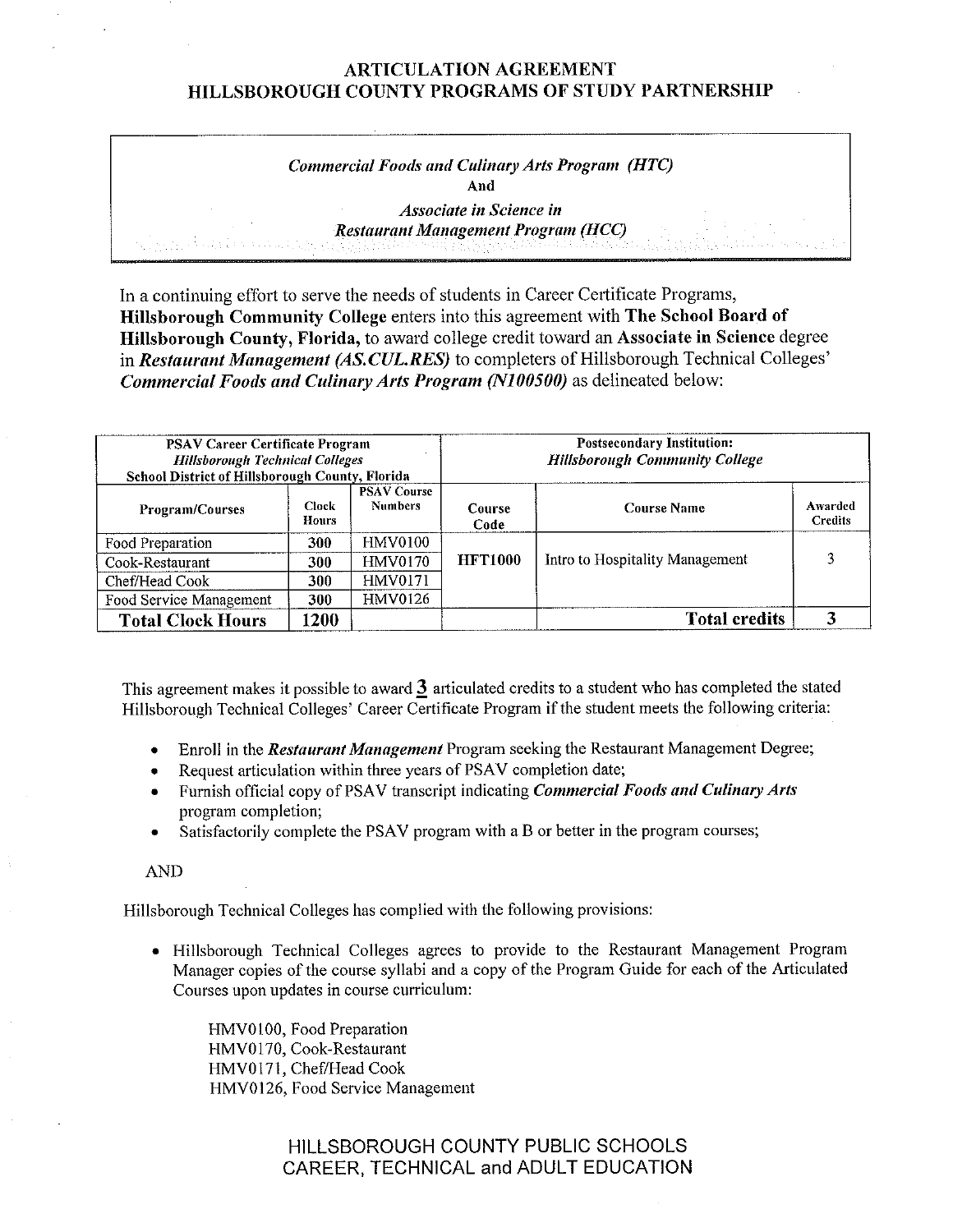• Hillsborough Technical Colleges agree to meet the teaching objectives for each of the credited courses that Hillsborough Community College does for:

HFTl 000, Introduction to Hospitality Management

• Hillsborough Technical Colleges agree to use the following textbooks for the Articulated Courses and not to change textbooks without the prior written permission of the Restaurant Management Program Manager:

Professional Cooking, 8<sup>th</sup> ed., 9781118636725

The articulating agency will annually review the contents of the curriculum and the qualifications of teachers employed by Hillsborough County Public Schools. The purpose of the review is to verify that competencies are being taught and are equivalent to the postsecondary institution's course(s) which has been designated as equivalent and for which college credit is being offered.

This articulation agreement for the 3 credit(s) toward the *Hillsborough Community College Restaurant Management Degree* is effective upon final signature of both institutions' representatives, and will be reviewed five years from this date. This agreement may be terminated by either party upon 60 days written notice.

Signatures below indicate endorsement and attestation of this agreement.

I hereby endorse the above articulation agreement:

I hereby endorse the above articulation<br>By:  $\frac{f}{f}$ 

Betty Viamontes, Chair, Board of Trustees

Betty Viamontes, Chair, Board of Trustees<br>Date:  $\begin{array}{c|c} \mathcal{E} \end{array}$  Date: 0CT 1 5 2019

I hereby attest the above articulation agreement:

 $By:$ ater. President

 $Bv:$ 

*Date: \_\_1\_\_\_\_\_.\_}-=1;-=-~-+-(*\_.\_I\_.\_'}\_\_\_ \_

By:  $\frac{1}{2}$  Eales

Date: 0CT 1 5 2019

APPROVED AS TO FORM 2 LESSANDER **ANA LEGALITY HILLSBOROUGH COUNTY PUBLIC SCHOOLS**<br>CAREER, TECHNICAL and ADULT EDUCATION

**Hillsborough Community College The School Board of Hillsborough County, Florida** 

By: **AMBURGER** 

 $_{\text{Date:}}$  0CT 1 5 2019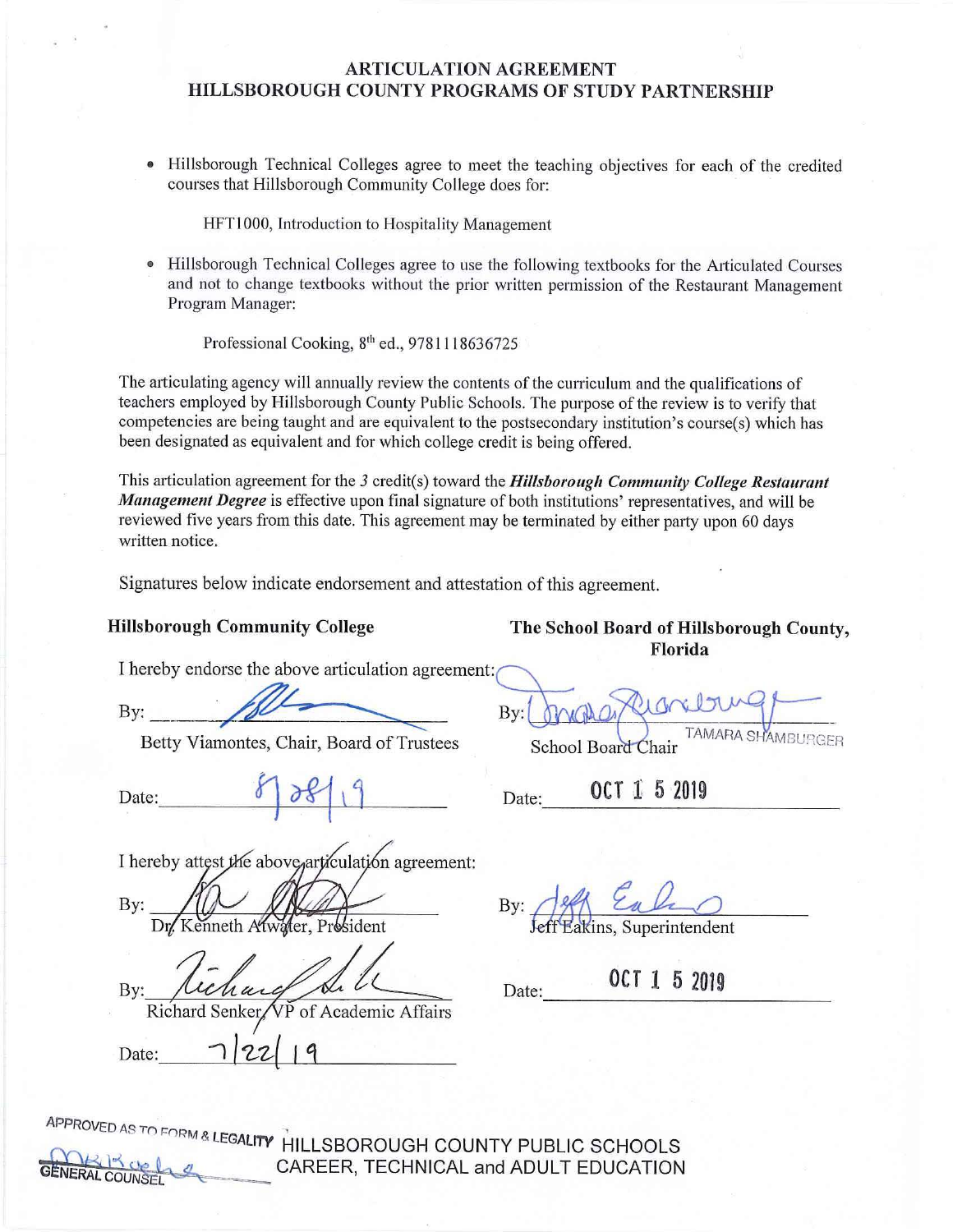## **DOCUMENTATION OF INTITAL APPROVAL OF ARTICULATION AGREEMENT Pending School Board Approval**

- **X** Associate in Science
- \_\_College Credit Certificate
- \_\_\_\_College Credit Certificate<br>\_\_\_\_Advanced Technical Diploma

\_\_ Other: Specify\_\_\_\_\_\_\_\_\_\_\_\_\_\_\_\_\_\_\_\_\_\_\_

The attached Articulation Agreement Documentation references the following **Hillsborough Community College** program/certificate/diploma:

## **Restaurant Management For the A.S. Restaurant Management Degree (AS.CUL.RES)**

Articulation will be with:

## **The School Board of Hillsborough County, Florida (Hillsborough Technical Colleges) PSAV**

## **Commercial Foods and Culinary Arts {N100500)**

| <b>Secondary LEA:</b><br>School District of Hillsborough County, Florida |                              |                                         | <b>Post-Secondary Institution:</b><br><b>Hillsborough Community College</b> |                                 |                           |
|--------------------------------------------------------------------------|------------------------------|-----------------------------------------|-----------------------------------------------------------------------------|---------------------------------|---------------------------|
| Program/Courses                                                          | <b>Clock</b><br><b>Hours</b> | <b>PSAV</b><br>Course<br><b>Numbers</b> | Course<br>Code                                                              | Course Name                     | Awarded<br><b>Credits</b> |
| Food Preparation                                                         | 300                          | <b>HMV0100</b>                          | <b>HFT</b><br>1000                                                          | Intro to Hospitality Management |                           |
| Cook-Restaurant                                                          | 300                          | <b>HMV0170</b>                          |                                                                             |                                 |                           |
| Chef/Head Cook                                                           | 300                          | HMV0171                                 |                                                                             |                                 |                           |
| Food Service Management                                                  | 300                          | HMV0126                                 |                                                                             |                                 |                           |
| <b>Total Clock Hours</b>                                                 | 1200                         |                                         |                                                                             | <b>Total credits</b>            | 3                         |

### **Documentation of coursework:**

Identify the types of documentation examined to determine that the articulated courses represent coursework and learning outcomes that are consistent with the degree, certificate, or diploma being articulated and that the content is comparable and appropriate college-level work:

X Curriculum frameworks

 $\overline{X}$  Program Guide

X Course Syllabi

X Other: Textbooks used in PSAV Program (see attached)

HILLSBOROUGH COUNTY PUBLIC SCHOOLS CAREER AND TECHNICAL EDUCATION